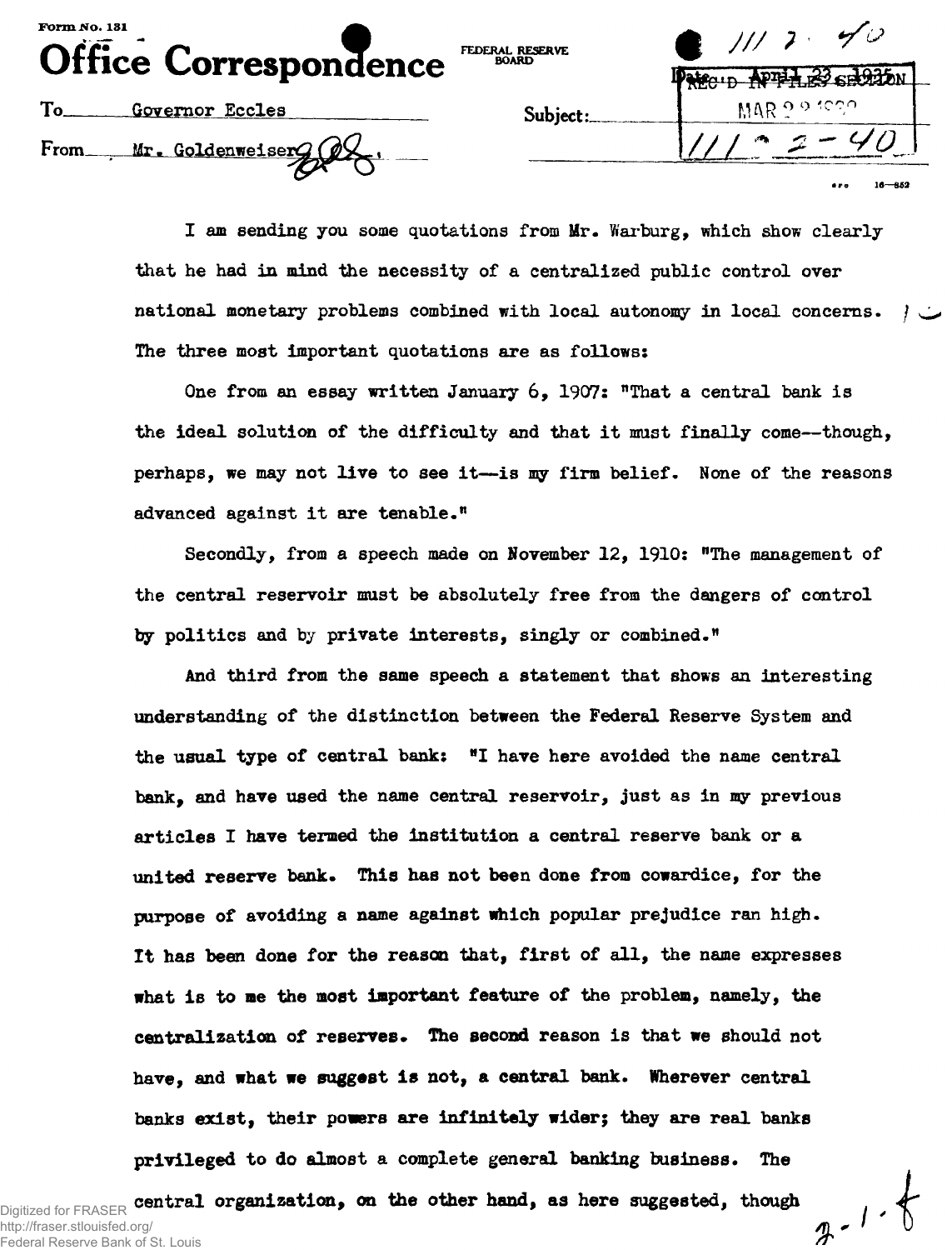securing for us the principal advantages of the central bank system, is  $\overline{C}$ **nothing bat a central reservoir, precluded front doing a general banking business and invested only with such functions as it absolutely needs for its own protection and fox the protection of the nation."**

$$
2 - a - 7
$$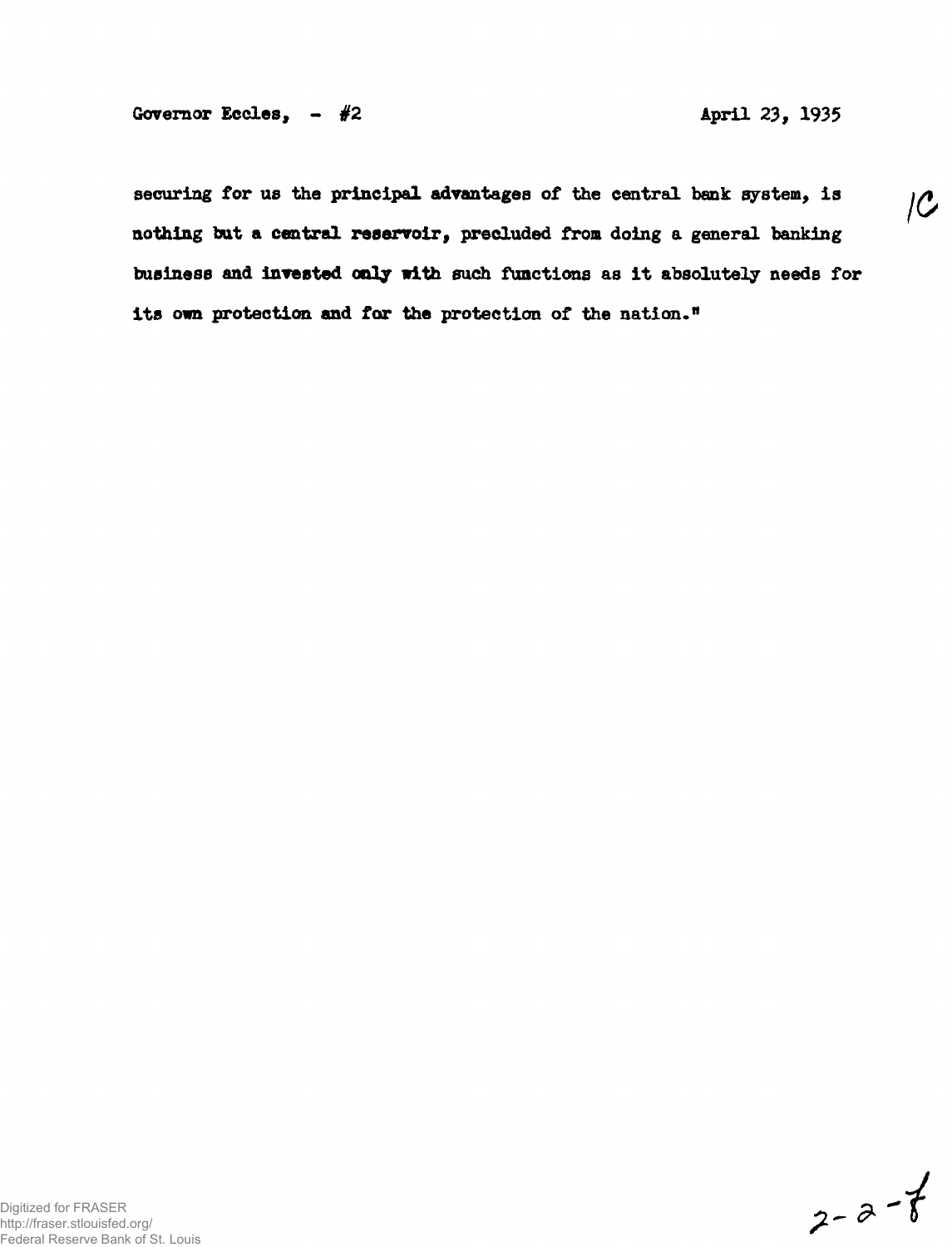Paul M. Warburg **DETECTS ASD NEEDS OF OUR SYSTEM (January 6, 1907)**

**(Irom Paul U. Warburg, "The Federal Reserre System, Its Origin and Growth," Vol. II Pages 2k and 25)**

**"We should lay the foundation to modernize our financial structure, a foundation that would carry in itself the elements of a central system built up on the trade, commerce, and industry of the country, an end which at present is far out of our reach."**

**"Whether a central bank will be eventually owned by the national banks is impossible to foretell, nor can it be predicted whether the business of accepting and rediscounting will become the domain of the trust companies and the general banks, or whether new discount companies, like those in England, will be started for this purpose\* \*.."**

**"That a central bank is the ideal solution of the difficulty and that it must finally come—though, perhaps, we may not live to see it—is my firm belief. None of the reasons advanced a^inst it are** tenable.  $(\text{Quuawey}, 6, 1907)$ 

**"It has been argued that a central bank would be dangerous, as, in fact, it was in the past, because it might become the tool of politicians,** and it has been frequently stated that 'we do not want politics in busi**ness\*<sup>1</sup> But the powers which the Secretary of the Treasury, a political officer, must exercise now are much vaster than those that any single**

 $2 - 3 - 3$ 

 $\left\langle \cdot\right\rangle$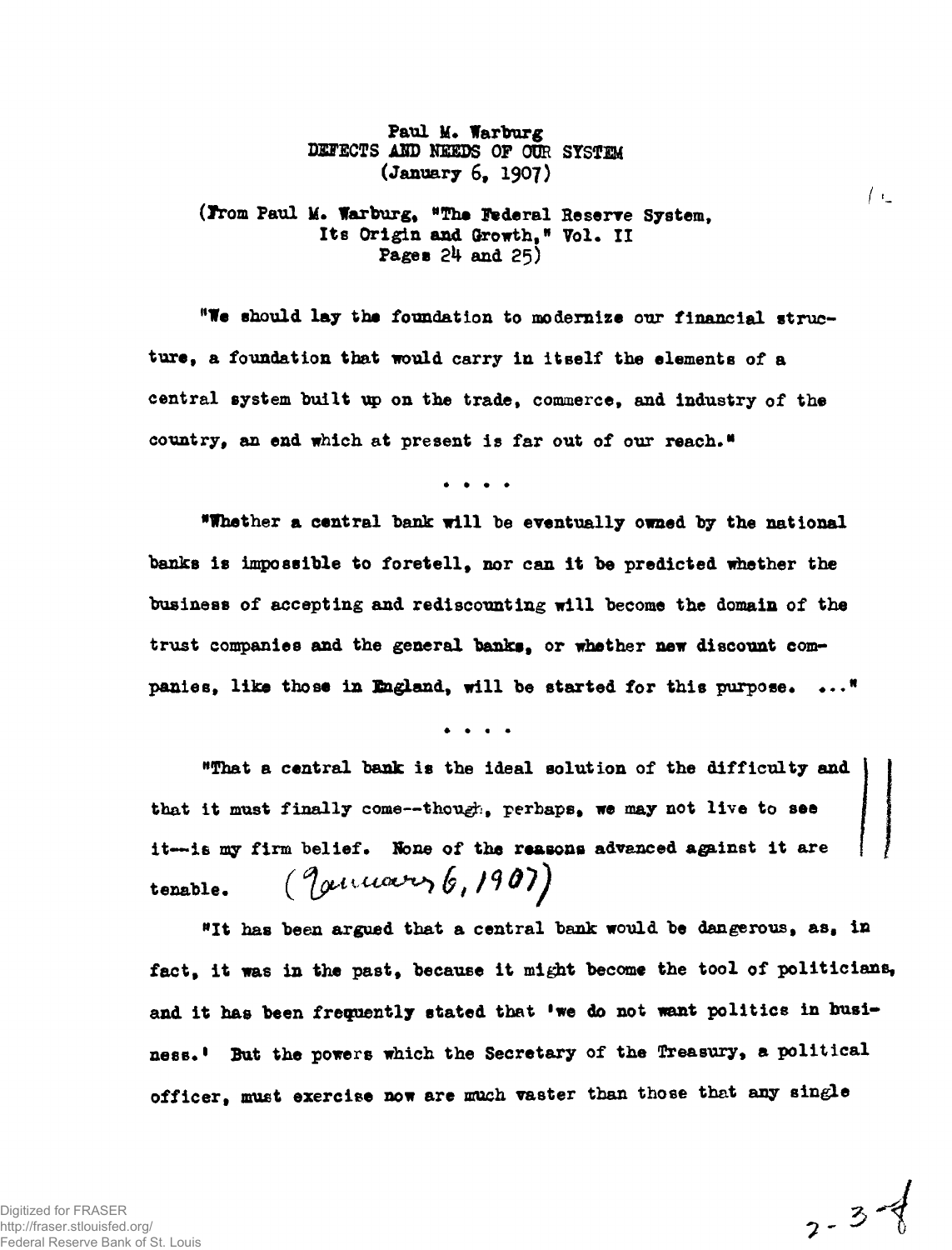officer of a central bank would ever enjoy, and these officers could **"be appointed in such a way—for instance in part by the government, by the national banks, by the courts, by the chambers of commerce—that the constitution of the board would be taken entirely out of politics\* Are we not unduly depreciating ourselves by saying that we should not be able to find a set of business men of sufficiently high standing to form the central and local boards of such a central tank, and that we could not secure salaried officers competent to fill the post of managers of the central bank and of the branch offices?"**

 $\begin{array}{cccccccccccccc} \bullet & \bullet & \bullet & \bullet & \bullet & \bullet \end{array}$ 

**2.**



 $3 - 44$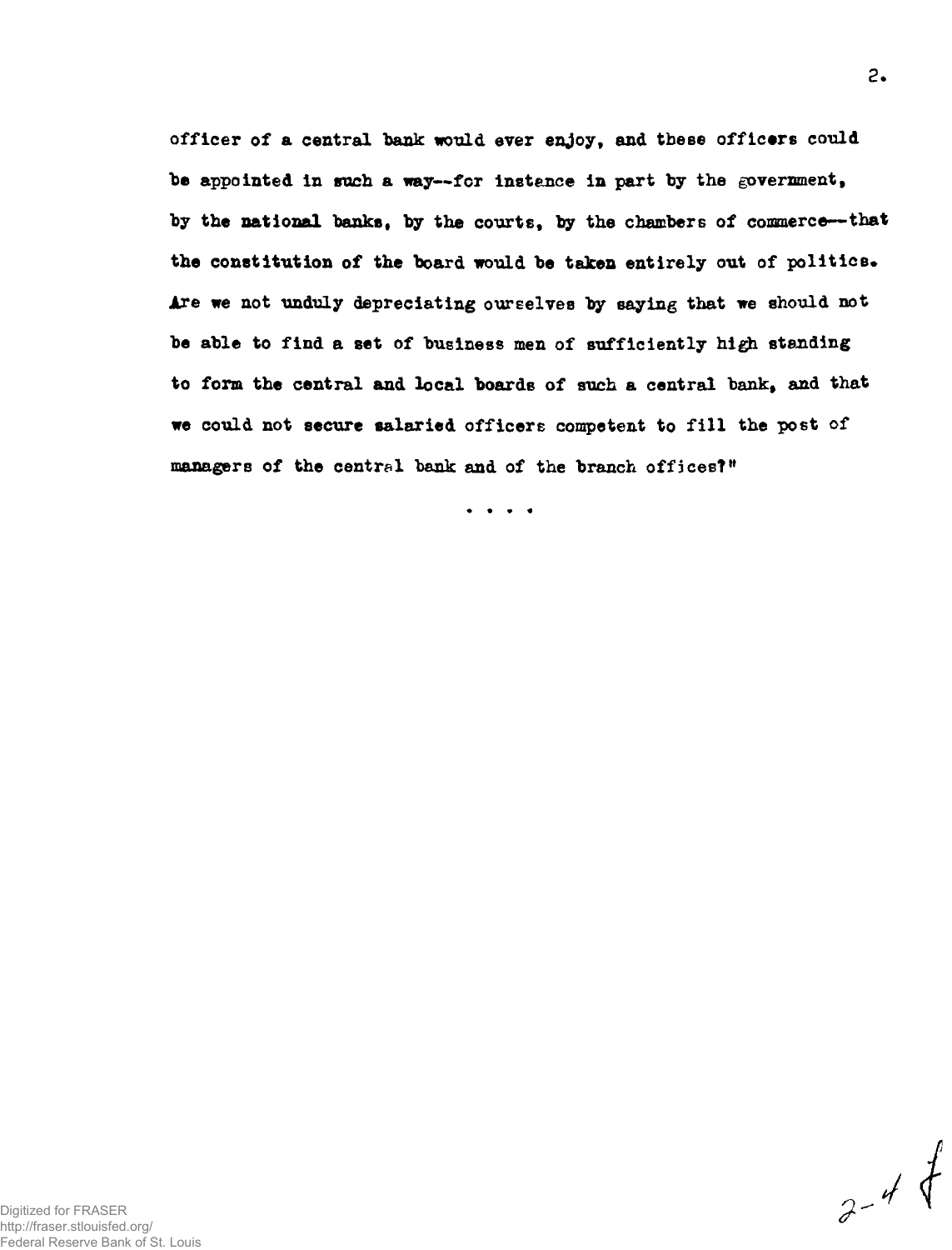**Paul M. Warburg PRINCIPLES THAT MUST UNDERLIE MONETARY REFORM IN THE UNITED STATES (November 12, 1910)**

**(Prom Paul M. Warburg, "The Federal Reserve System,** Its Origin and Growth." Vol. II **Pages 167-16S, 170-172, 178)**

**"This leads to a clear division of the functions of the central reservoir and of the general banks. It is the function and duty of the general banks to act as the custodians of the people's money and deposits and to employ the same in conformity with the principle that a bank must not give any other credit than it receives, which means that against all demand deposits it must be able to provide at all time8 payment by cash credit. It is the function and duty of the** central organ: **First**, to watch that the right proportion be main**tained between all demand cash obligations of the country and the actual cash at its disposal; second, to guarantee that every legitimate cash credit can be transformed at will into actual cash; and third, to establish so firm a confidence in its ability to perform these duties that cash will never be withdrawn to be hoarded, but will always return promptly into the central reservoir, leaving in the hands of the banks and the public only the amounts absorbed by actual circu**lation or taken for gold exports by creditor nations.

**"From these different functions of the central banks and the general banks, there follow as a logical consequence the different elements necessarily inherent in their reserves. The central bank, having cash obligations, must have the strongest possible reserve of**

Digitized for FRASER http://fraser.stlouisfed.org/ Federal Reserve Bank of St. Louis

 $2 - 5 - 5$ 

سا ا